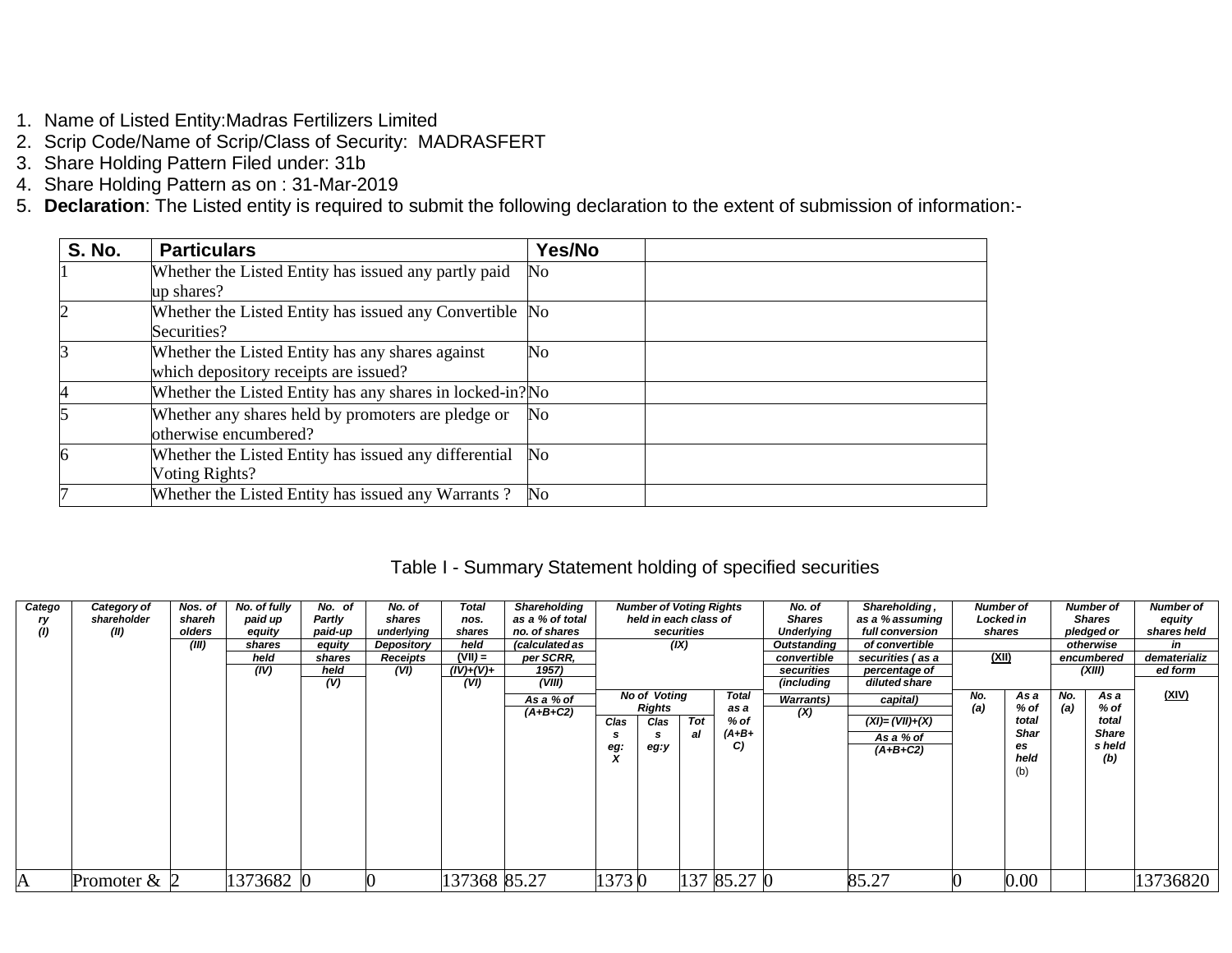|                | Promoter      | $00\,$          |  | 200           |      | 6820  | 368      |             |        |           |      |          |
|----------------|---------------|-----------------|--|---------------|------|-------|----------|-------------|--------|-----------|------|----------|
|                | Group         |                 |  |               |      |       | 200      |             |        |           |      |          |
| B              | Public        | 31014 2373310 0 |  | 237331 14.73  |      | 23730 |          | 237 14.73 0 | 14.73  | 0.00      |      | 19842931 |
|                |               |                 |  | $00\,$        |      | 3100  | 331      |             |        |           |      |          |
|                |               |                 |  |               |      |       | $00\,$   |             |        |           |      |          |
| $\mathsf{C}$   | Non           |                 |  |               | 0.00 |       | 0        | 0.00        | 0.00   | $0.00\ 0$ | 0.00 |          |
|                | Promoter-     |                 |  |               |      |       |          |             |        |           |      |          |
|                | Non Public    |                 |  |               |      |       |          |             |        |           |      |          |
| C <sub>1</sub> | <b>Shares</b> |                 |  |               | 0.00 |       | 0        | 0.00        | 0.00   | 0.00      |      |          |
|                | underlying    |                 |  |               |      |       |          |             |        |           |      |          |
|                | <b>DRs</b>    |                 |  |               |      |       |          |             |        |           |      |          |
| C <sub>2</sub> | Shares held 0 |                 |  |               | 0.00 |       | $\Omega$ | 0.00        | 0.00   | 0.00      |      |          |
|                | by            |                 |  |               |      |       |          |             |        |           |      |          |
|                | Employee      |                 |  |               |      |       |          |             |        |           |      |          |
|                | Trusts        |                 |  |               |      |       |          |             |        |           |      |          |
|                | Total         | 31016 1611013 0 |  | 161101 100.00 |      | 16110 |          | 161 100.0 0 | 100.00 | $0.00\,$  |      | 15721113 |
|                |               | )()             |  | 300           |      | 0130  | 101 0    |             |        |           |      |          |
|                |               |                 |  |               |      |       | 300      |             |        |           |      |          |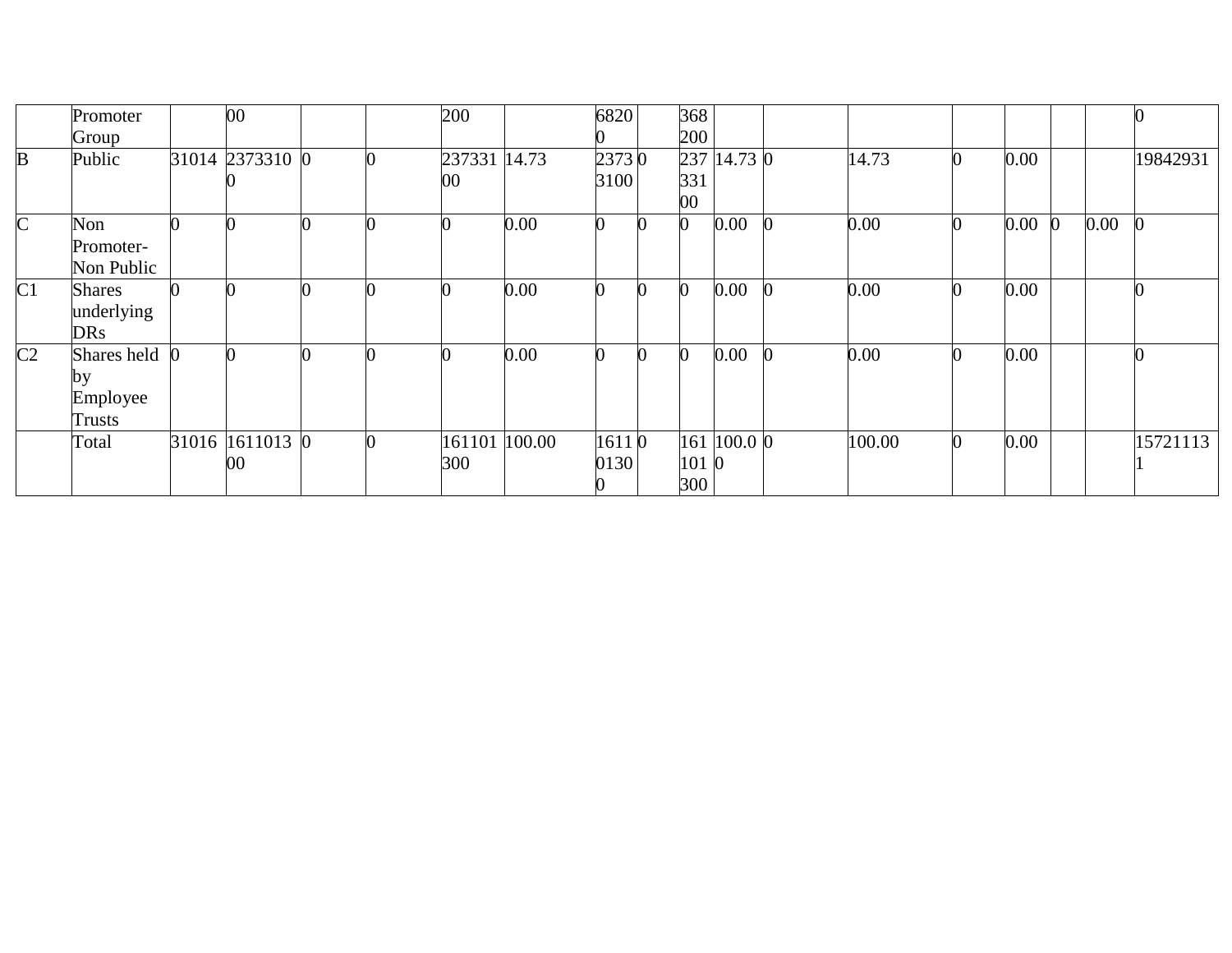|             | <b>Category &amp; Name</b> | PAN               | No. of | No. of          | Partly         | Nos. of                              | <b>Total</b>     | <b>Sharehol</b>     |                  |                            |                | <b>Number of Voting Rights held in</b> | No. of                            | Shareholdin                    |                | <b>Number of</b> |     | <b>Number of</b>        | <b>Number of</b>   |
|-------------|----------------------------|-------------------|--------|-----------------|----------------|--------------------------------------|------------------|---------------------|------------------|----------------------------|----------------|----------------------------------------|-----------------------------------|--------------------------------|----------------|------------------|-----|-------------------------|--------------------|
|             | of the                     | (11)              | shareh | fully           | paid-up        | shares                               | nos.             | ding %              |                  | each class of securities   |                |                                        | <b>Shares</b>                     | $g$ , as a $%$                 |                | Locked in        |     | <b>Shares</b>           | equity             |
|             | <b>Shareholders</b>        |                   | older  | paid            | equity         | underlying                           | shares           | calculate           |                  |                            | (IX)           |                                        | <b>Underlying</b>                 | assuming                       |                | shares           |     | pledged or              | shares held        |
|             | (1)                        |                   | (III)  | up              | shares<br>held | <b>Depository</b><br><b>Receipts</b> | held<br>$(VII =$ | $d$ as per<br>SCRR, |                  |                            |                |                                        | <b>Outstanding</b><br>convertible | full<br>conversion             |                | (XII)            |     | otherwise<br>encumbered | in<br>dematerializ |
|             |                            |                   |        | equity<br>share | (V)            | (W)                                  | $IV+V+VI$        | 1957                |                  |                            |                |                                        | securities                        | $\overline{of}$                |                |                  |     | (XIII                   | ed form            |
|             |                            |                   |        | s held          |                |                                      |                  |                     |                  | <b>No of Voting Rights</b> |                | <b>Total as</b>                        | (including                        | convertible                    | No.            | As a             | No. | As a                    | (XIV)              |
|             |                            |                   |        | (IV)            |                |                                      |                  | As a % of           |                  |                            |                | a % of                                 | <b>Warrants)</b>                  | securities (                   | (a)            | $%$ of           | (a) | $%$ of                  |                    |
|             |                            |                   |        |                 |                |                                      |                  | $(A+B+C2)$          |                  |                            |                | <b>Total</b>                           | (X)                               | as a                           |                | total            |     | total                   |                    |
|             |                            |                   |        |                 |                |                                      |                  | (VIII)              | <b>Class</b>     | Class                      | <b>Tot</b>     | <b>Voting</b>                          |                                   | percentage<br>of diluted       |                | <b>Shar</b>      |     | share                   |                    |
|             |                            |                   |        |                 |                |                                      |                  |                     | $\boldsymbol{x}$ | Y                          | al             | rights                                 |                                   | share                          |                | es<br>held       |     | s held<br>(b)           |                    |
|             |                            |                   |        |                 |                |                                      |                  |                     |                  |                            |                |                                        |                                   | capital)                       |                | (b)              |     |                         |                    |
|             |                            |                   |        |                 |                |                                      |                  |                     |                  |                            |                |                                        |                                   | $(XI) =$                       |                |                  |     |                         |                    |
|             |                            |                   |        |                 |                |                                      |                  |                     |                  |                            |                |                                        |                                   | $\overline{(VII)+(X)}$ as a    |                |                  |     |                         |                    |
|             |                            |                   |        |                 |                |                                      |                  |                     |                  |                            |                |                                        |                                   | $\frac{\% \text{ of}}{A+B+C2}$ |                |                  |     |                         |                    |
|             |                            |                   |        |                 |                |                                      |                  |                     |                  |                            |                |                                        |                                   |                                |                |                  |     |                         |                    |
|             | Indian                     |                   | 0      | $\overline{0}$  | 0              |                                      | 0                | 0.00                |                  |                            | $\bf{0}$       | 0.00                                   |                                   | 0.00                           |                | 0.00             |     |                         | 0                  |
| la          | Individuals/Hi             |                   | O      |                 |                |                                      |                  | 0.00                |                  |                            | $\overline{0}$ | 0.00                                   |                                   | 0.00                           | 0              | 0.00             |     |                         |                    |
|             | ndu undivided              |                   |        |                 |                |                                      |                  |                     |                  |                            |                |                                        |                                   |                                |                |                  |     |                         |                    |
|             |                            |                   |        |                 |                |                                      |                  |                     |                  |                            |                |                                        |                                   |                                |                |                  |     |                         |                    |
|             | Family                     |                   |        |                 |                |                                      |                  |                     |                  |                            |                |                                        |                                   |                                |                |                  |     |                         |                    |
| h           | Central                    |                   |        | 958510          |                |                                      | 958517 59.50     |                     | 958510           |                            |                | 958 59.50                              |                                   | 59.50                          | $\overline{0}$ | 0.00             |     |                         | 95851700           |
|             | Government/                |                   |        | 700             |                |                                      | 00               |                     | 700              |                            | 517            |                                        |                                   |                                |                |                  |     |                         |                    |
|             |                            |                   |        |                 |                |                                      |                  |                     |                  |                            |                |                                        |                                   |                                |                |                  |     |                         |                    |
|             | State                      |                   |        |                 |                |                                      |                  |                     |                  |                            | 00             |                                        |                                   |                                |                |                  |     |                         |                    |
|             | Government(s               |                   |        |                 |                |                                      |                  |                     |                  |                            |                |                                        |                                   |                                |                |                  |     |                         |                    |
|             |                            |                   |        |                 |                |                                      |                  |                     |                  |                            |                |                                        |                                   |                                |                |                  |     |                         |                    |
|             | Government                 | ZZZZ <sup>1</sup> |        | 958510          |                |                                      | 958517 59.50     |                     | 958510           |                            |                | 958 59.50                              |                                   | 59.50                          | n              | 0.00             |     |                         | 95851700           |
|             |                            |                   |        |                 |                |                                      |                  |                     |                  |                            |                |                                        |                                   |                                |                |                  |     |                         |                    |
|             | of India                   | Z999              |        | 700             |                |                                      | 00               |                     | 700              |                            | 517            |                                        |                                   |                                |                |                  |     |                         |                    |
|             |                            | 9Z                |        |                 |                |                                      |                  |                     |                  |                            | 00             |                                        |                                   |                                |                |                  |     |                         |                    |
|             | Financial                  |                   |        | 0               |                |                                      | O.               | 0.00                |                  |                            |                | 0.00                                   |                                   | 0.00                           | n.             | 0.00             |     |                         | O.                 |
|             | Institutions/              |                   |        |                 |                |                                      |                  |                     |                  |                            |                |                                        |                                   |                                |                |                  |     |                         |                    |
|             |                            |                   |        |                 |                |                                      |                  |                     |                  |                            |                |                                        |                                   |                                |                |                  |     |                         |                    |
|             | <b>Banks</b>               |                   |        |                 |                |                                      |                  |                     |                  |                            |                |                                        |                                   |                                |                |                  |     |                         |                    |
| $\mathbf d$ | Any Other                  |                   | ∩      | $\Omega$        | ∩              |                                      | <sup>o</sup>     | 0.00                |                  |                            | $\overline{0}$ | 0.00                                   |                                   | 0.00                           | 0              | 0.00             |     |                         | $\overline{0}$     |
|             | (specify)                  |                   |        |                 |                |                                      |                  |                     |                  |                            |                |                                        |                                   |                                |                |                  |     |                         |                    |
|             | Sub-Total                  |                   |        | 958510          |                |                                      | 958517 59.50     |                     | 958510           |                            |                | 958 59.50                              |                                   | 59.50                          | O.             | 0.00             |     |                         | 95851700           |
|             | (A)(1)                     |                   |        | 700             |                |                                      | 00               |                     | 700              |                            | 517            |                                        |                                   |                                |                |                  |     |                         |                    |
|             |                            |                   |        |                 |                |                                      |                  |                     |                  |                            | 00             |                                        |                                   |                                |                |                  |     |                         |                    |
| 12          | Foreign                    |                   |        | $\bf{0}$        |                |                                      | 0                | 0.00                |                  |                            | 0              | 0.00                                   |                                   | 0.00                           |                | 0.00             |     |                         | 0                  |
|             | Individuals                |                   |        | $\overline{0}$  | 0              |                                      | 0                | 0.00                |                  |                            |                | 0.00                                   |                                   | 0.00                           | $\overline{0}$ | 0.00             |     |                         | 0                  |
| a           |                            |                   |        |                 |                |                                      |                  |                     |                  |                            |                |                                        |                                   |                                |                |                  |     |                         |                    |

## Table II - Statement showing shareholding pattern of the Promoter and Promoter Group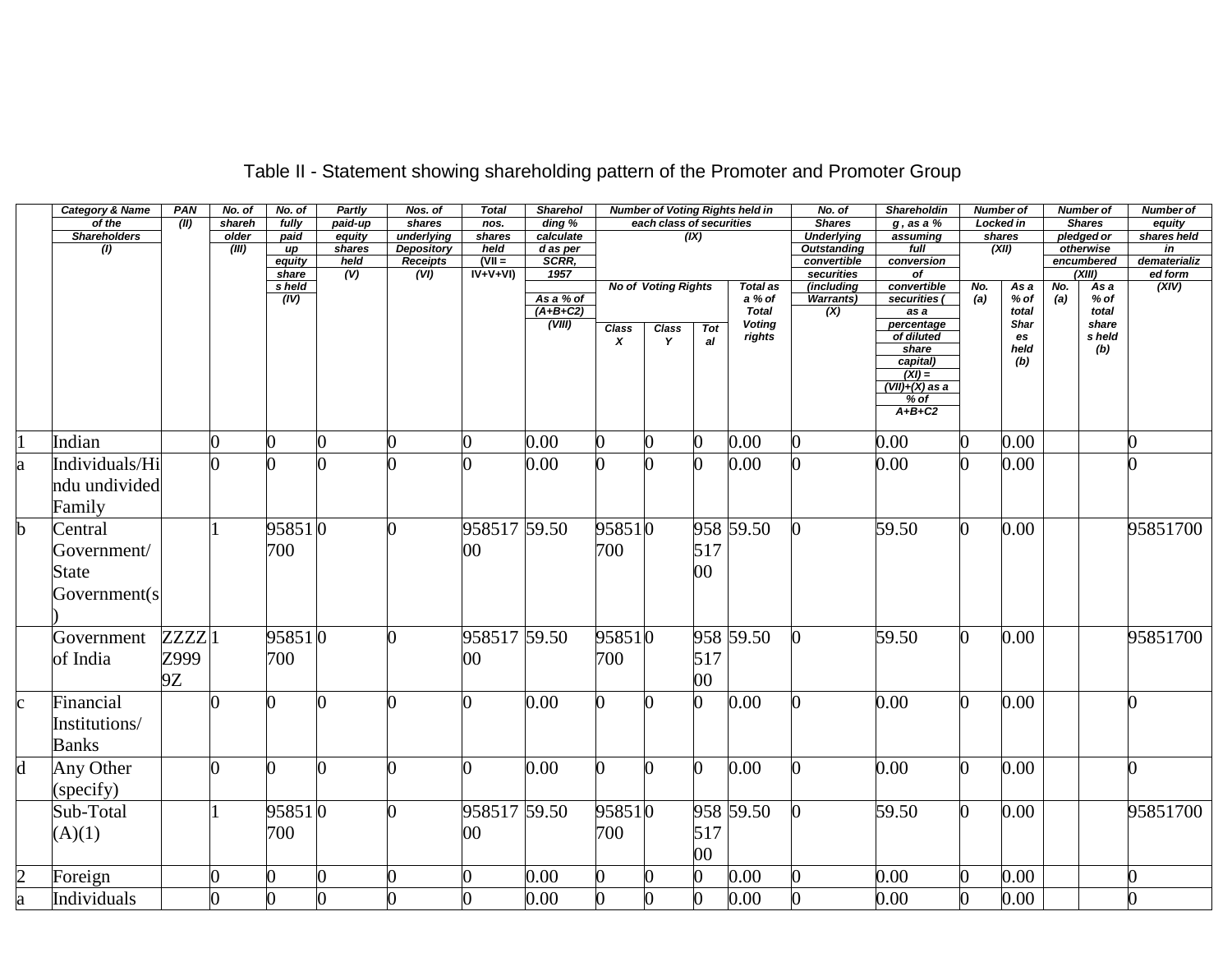|              | (Non-<br>Resident<br>Individuals/<br>Foreign<br>Individuals)                            |    |                |                |          |                     |      |                |   |               |                        |          |       |      |  |          |
|--------------|-----------------------------------------------------------------------------------------|----|----------------|----------------|----------|---------------------|------|----------------|---|---------------|------------------------|----------|-------|------|--|----------|
| $\mathbf{b}$ | Government                                                                              |    | $\overline{0}$ | $\overline{0}$ |          |                     | 0.00 | 0              |   |               | 0.00                   |          | 0.00  | 0.00 |  |          |
|              | Institutions                                                                            |    | 0              | 0              |          |                     | 0.00 | ∩              |   |               | 0.00                   |          | 0.00  | 0.00 |  |          |
| $rac{c}{d}$  | Foreign<br>Portfolio<br>Investor                                                        |    | $\overline{0}$ | $\overline{0}$ |          |                     | 0.00 | 0              | U | n             | 0.00                   |          | 0.00  | 0.00 |  |          |
| $\mathbf{e}$ | Any Other<br>(specify)                                                                  |    |                | 415160<br>500  | O        | 415165 25.77<br>00  |      | 415160<br>500  |   | 165<br>$00\,$ | $41\overline{5}$ 25.77 | 0        | 25.77 | 0.00 |  | 41516500 |
|              | Other                                                                                   |    |                | 415160<br>500  | $\Omega$ | 415165 25.77<br>00  |      | 415160<br>500  |   | 165<br>00     | 415 25.77              |          | 25.77 | 0.00 |  | 41516500 |
|              | NAFTIRAN ZZZZ <sup>1</sup><br><b>INTERTRADZ999</b><br><b>CORPORATI</b><br>ON            | 9Ζ |                | 415160<br>500  |          | 415165 25.77<br>00  |      | 415160<br>500  |   | 165<br>$00\,$ | 415 25.77              |          | 25.77 | 0.00 |  | 41516500 |
|              | Sub-Total<br>(A)(2)                                                                     |    |                | 415160<br>500  | 0        | 415165 25.77<br>00  |      | 415160<br>500  |   | 165<br>$00\,$ | 415 25.77              | $\Omega$ | 25.77 | 0.00 |  | 41516500 |
|              | Total<br>Shareholding<br>of Promoter<br>and Promoter<br>Group $(A)=$<br>$(A)(1)+(A)(2)$ |    | റ              | 137360<br>8200 | $\Omega$ | 137368 85.27<br>200 |      | 137360<br>8200 |   | 368<br>200    | 137 85.27              |          | 85.27 | 0.00 |  | 13736820 |

Table III - Statement showing shareholding pattern of the Public shareholder

| <b>Category &amp; Name</b> | PAN  | Nos. of | No. of | Partly   | Nos. of    | Tota         | <b>Sharehol</b> | Number of Voting Rights held in | No. of            | Total          | Number of | Number of  | Number of    |
|----------------------------|------|---------|--------|----------|------------|--------------|-----------------|---------------------------------|-------------------|----------------|-----------|------------|--------------|
| of the                     | (II) | shareh  | fullv  | paid-up  | shares     | nos.         | ding %          | each class of securities        | <b>Shares</b>     | shareholdin    | Locked in | Shares     | equity       |
| <b>Shareholders</b>        |      | older   | paid   | equity   | underlying | shares       | calculate       | (IX)                            | <b>Underlying</b> | $q$ , as a $%$ | shares    | pledged or | shares held  |
|                            |      | (III)   | UD     | shares   | Depository | held         | d as per        |                                 | Outstanding       | assuming       | (XII)     | otherwise  |              |
|                            |      |         | equity | hela     | Receipts   | <u>VII =</u> | SCRR.           |                                 | convertible       | full           |           | encumbered | dematerializ |
|                            |      |         | share  | $\alpha$ | (VI)       | $IV+V+VI$    | 1957            |                                 | securities        |                |           | (XIII)     | ed form      |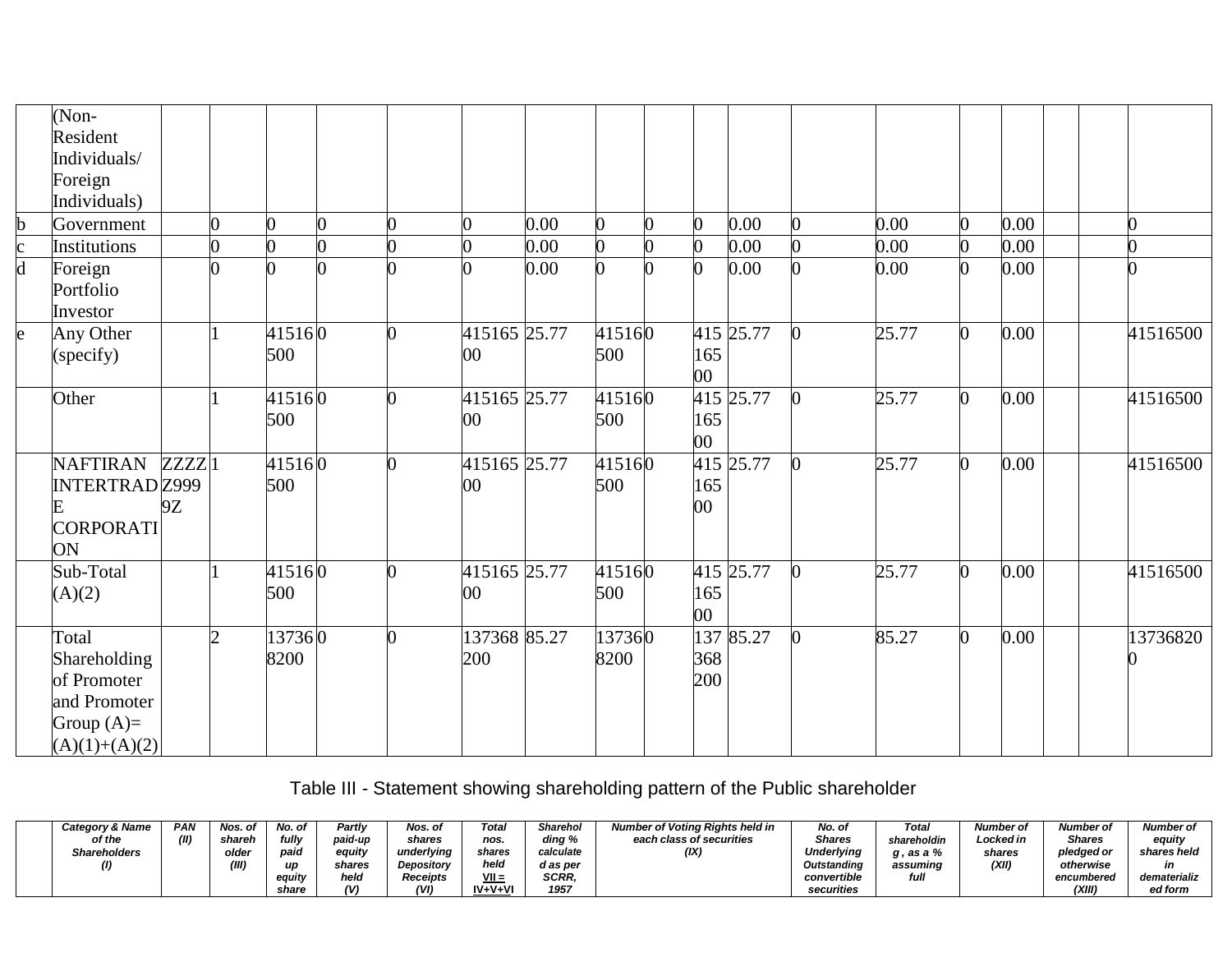|                |                                                |                 | s held<br>(IV) |    |          |                | As a % of<br>$(A+B+C2)$<br>VIII |                           | <b>No of Voting Rights</b> |           | <b>Total as</b><br>a % of<br><b>Total</b> | (including<br>Warrants)<br>(X) | conversion<br>of<br>convertible                                      | No.<br>(a)     | As a<br>% of<br>total            | No.<br>(No<br>$\mathbf{t}$                 | As a<br>$%$ of<br>total                           | (XIV)          |
|----------------|------------------------------------------------|-----------------|----------------|----|----------|----------------|---------------------------------|---------------------------|----------------------------|-----------|-------------------------------------------|--------------------------------|----------------------------------------------------------------------|----------------|----------------------------------|--------------------------------------------|---------------------------------------------------|----------------|
|                |                                                |                 |                |    |          |                |                                 | Class<br>$\boldsymbol{x}$ | Class<br>Y                 | Tot<br>al | <b>Voting</b><br>rights                   |                                | securities<br>(as a<br>percentage<br>of diluted<br>share<br>capital) |                | <b>Shar</b><br>es<br>held<br>(b) | ap<br>pli<br>ca<br>ble<br>$\lambda$<br>(a) | share<br>s held<br>(Not<br>applic<br>able)<br>(b) |                |
|                | Institutions                                   | O               | 0              |    | $\Omega$ |                | 0.00                            | $\overline{0}$            |                            | 0         | 0.00                                      |                                | 0.00                                                                 |                | 0.00                             | $\bf{0}$                                   | 0.00                                              |                |
| а              | Mutual<br>Funds/                               |                 | 2400           |    | $\cap$   | 2400           | 0.00                            | 2400                      |                            |           | 240 0.00                                  |                                | 0.00                                                                 | O              | 0.00                             |                                            |                                                   |                |
| $\mathbf b$    | Venture<br>Capital Funds                       | O               | $\Omega$       |    | 0        | 0              | 0.00                            | 0                         |                            | 0         | 0.00                                      |                                | 0.00                                                                 | 0              | 0.00                             |                                            |                                                   | U              |
| C.             | Alternate<br>Investment<br>Funds               | 0               | 0              |    | 0        | 0              | 0.00                            | 0                         |                            | 0         | 0.00                                      |                                | 0.00                                                                 |                | 0.00                             |                                            |                                                   | 0              |
| $\mathbf d$    | Foreign<br>Venture<br>Capital<br>Investors     | $\overline{0}$  | $\overline{0}$ |    | 0        | $\overline{0}$ | 0.00                            | 0                         | b                          | 0         | 0.00                                      |                                | 0.00                                                                 | 0              | 0.00                             |                                            |                                                   | $\overline{0}$ |
| e              | Foreign<br>Portfolio<br>Investors              | O               | 0              | 0  | 0        | 0              | 0.00                            | O.                        | n                          | O.        | 0.00                                      |                                | 0.00                                                                 | 0              | 0.00                             |                                            |                                                   | 0              |
| f              | Financial<br>Institutions/<br><b>Banks</b>     | $\overline{17}$ | 110650         |    | O        | 110658 0.07    |                                 | 110650                    |                            | 658       | 110 0.07                                  |                                | 0.07                                                                 | 0              | 0.00                             |                                            |                                                   | 76058          |
| g              | Insurance<br>Companies                         | 0               | $\overline{0}$ |    | O        | O.             | 0.00                            | 0                         | n                          | 0         | 0.00                                      |                                | 0.00                                                                 | U              | 0.00                             |                                            |                                                   | 0              |
| h              | Provident<br>Funds/<br>Pension<br><b>Funds</b> | $\overline{0}$  | $\overline{0}$ | ∩  | $\Omega$ | O.             | 0.00                            | $\overline{0}$            | n                          | $\Omega$  | 0.00                                      |                                | 0.00                                                                 | $\overline{0}$ | 0.00                             |                                            |                                                   | 0              |
|                | Any Other<br>(specify)                         | O               | 0              |    | 0        | O.             | 0.00                            | 0                         | ∩                          | O.        | 0.00                                      |                                | 0.00                                                                 | 0              | 0.00                             |                                            |                                                   | $\overline{0}$ |
|                | Sub-Total<br>(B)(1)                            | 18              | 113050<br>8    |    | 0        | 113058 0.07    |                                 | 113050<br>8               |                            | 058       | 113 0.07                                  |                                | 0.07                                                                 | O              | 0.00                             |                                            |                                                   | 76058          |
| $\overline{2}$ | Central<br>Government/<br><b>State</b>         | 0               | $\Omega$       | O. | 0        | 0              | 0.00                            | $\overline{0}$            | 0                          | 0         | 0.00                                      |                                | 0.00                                                                 | 0              | 0.00                             |                                            |                                                   | $\overline{0}$ |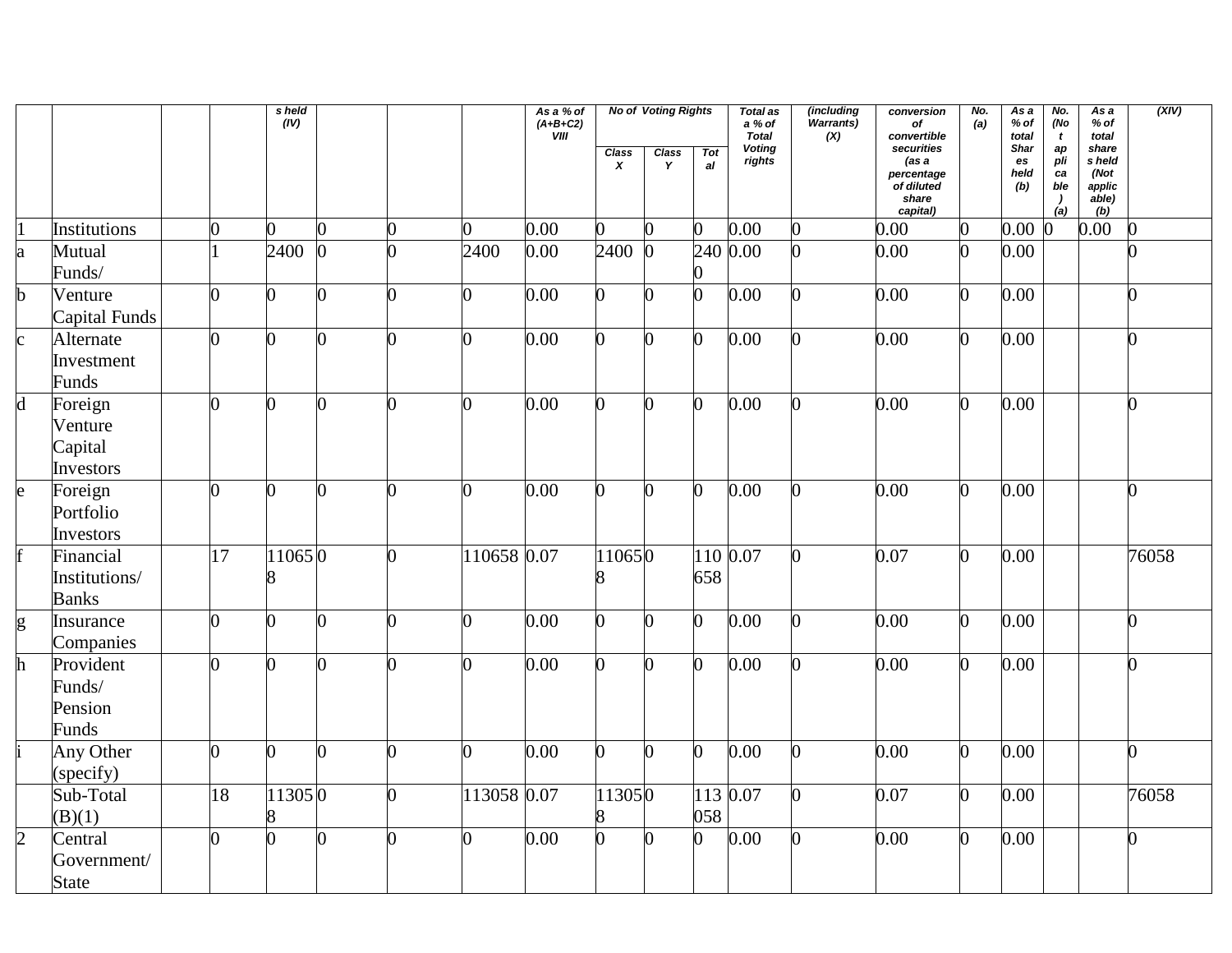|                 | Government(s)<br>)/ President of                                                                  |                |                |   |                |                    |      |                |              |                               |           |                |       |                |           |      |                |
|-----------------|---------------------------------------------------------------------------------------------------|----------------|----------------|---|----------------|--------------------|------|----------------|--------------|-------------------------------|-----------|----------------|-------|----------------|-----------|------|----------------|
|                 | India                                                                                             |                |                |   |                |                    |      |                |              |                               |           |                |       |                |           |      |                |
|                 | Sub-Total                                                                                         | $\overline{0}$ | $\Omega$       |   | $\Omega$       | $\Omega$           | 0.00 | 0              | 0            | 0                             | 0.00      |                | 0.00  | 0              | 0.00      |      |                |
|                 | (B)(2)                                                                                            |                |                |   |                |                    |      |                |              |                               |           |                |       |                |           |      |                |
| $\overline{3}$  | Non-<br>institutions                                                                              | $\Omega$       | $\Omega$       |   | 0              |                    | 0.00 | $\overline{0}$ | O            | $\overline{0}$                | 0.00      | 0              | 0.00  |                | 0.00 0    | 0.00 |                |
| a               | Individuals -                                                                                     | 30628 22066 0  | 503            |   | $\overline{0}$ | 220665 13.70<br>03 |      | 220660<br>503  |              | 665<br>03                     | 220 13.70 | $\mathbf{0}$   | 13.70 |                | $0.00\,0$ | 0.00 | 18347334       |
|                 | Individual<br>shareholders<br>holding<br>nominal share<br>capital up to<br>Rs. 2 lakhs.           | 30570 16779 0  | 709            |   | 0              | 167797 10.42<br>09 |      | 167790<br>709  |              | $\overline{167}$<br>797<br>09 | 10.42     | $\mathbf{0}$   | 10.42 |                | 0.00      |      | 13060540       |
| $\overline{ii}$ | Individual<br>shareholders<br>holding<br>nominal share<br>capital in<br>excess of Rs.<br>2 lakhs. | 58             | 528670<br>94   |   | 0              | 528679 3.28        |      | 528670<br>94   |              | 679                           | 528 3.28  | $\overline{0}$ | 3.28  | 0              | 0.00      |      | 5286794        |
| $\mathbf b$     | <b>NBFCs</b><br>registered<br>with RBI                                                            | 5              | 475220         |   | 0              | 47522              | 0.03 | 475220         |              | 22                            | 475 0.03  |                | 0.03  |                | 0.00      |      | 47522          |
| $\mathbf{c}$    | Employee<br>Trusts                                                                                | $\overline{0}$ | $\overline{0}$ | U | $\Omega$       | $\Omega$           | 0.00 | $\Omega$       | <sub>0</sub> | $\Omega$                      | 0.00      | 0              | 0.00  | $\overline{0}$ | 0.00      |      | $\overline{0}$ |
| $\mathsf{d}$    | Overseas<br>Depositories<br>(holding DRs)<br>(balancing<br>figure)                                | $\overline{0}$ | $\overline{0}$ |   | 0              | 0                  | 0.00 | 0              | 0            | 0                             | 0.00      |                | 0.00  | ∩              | 0.00      |      |                |
| $\mathbf{e}$    | Any Other<br>(specify)                                                                            | 363            | 150600<br>17   |   | 0              | 150601 0.93        |      | 150600<br>17   |              | 601                           | 150 0.93  | O.             | 0.93  |                | 0.00      |      | 1372017        |
|                 | Clearing                                                                                          | 36             | 773660         |   | $\overline{0}$ | 77366              | 0.05 | 773660         |              |                               | 773 0.05  |                | 0.05  | 0              | 0.00      |      | 77366          |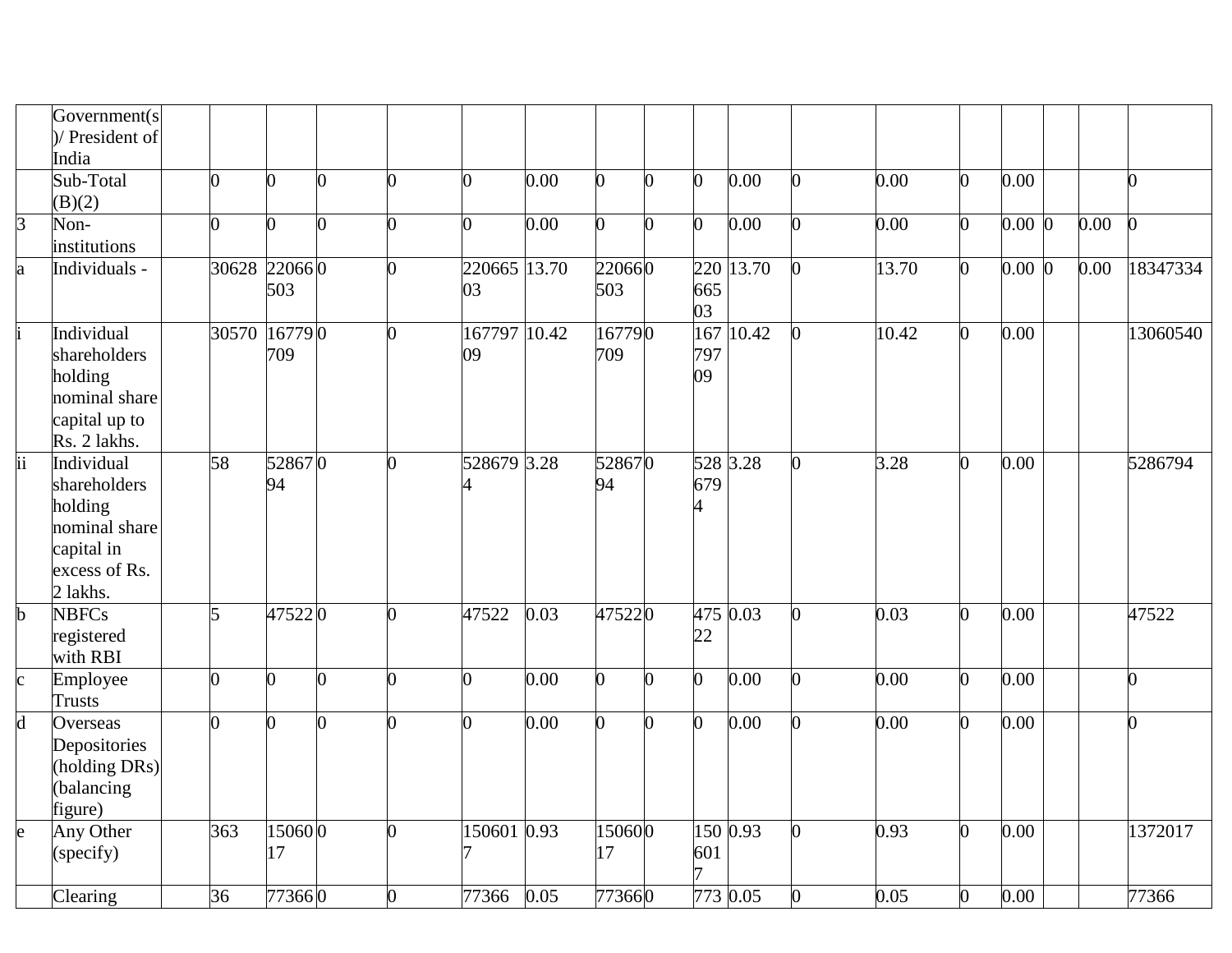| member                                                                        |     |                      |                    |                    | 66              |           |   |       |      |          |
|-------------------------------------------------------------------------------|-----|----------------------|--------------------|--------------------|-----------------|-----------|---|-------|------|----------|
| <b>Bodies</b>                                                                 | 237 | 124180               | 124181 0.77        | 124180             |                 | 124 0.77  |   | 0.77  | 0.00 | 1107814  |
| Corporate                                                                     |     | 14                   |                    | 14                 | 181             |           |   |       |      |          |
| <b>LLP</b>                                                                    |     | 5310                 | 5310               | 5310 0<br>$0.00\,$ |                 | 531 0.00  |   | 0.00  | 0.00 | 5310     |
| Other                                                                         | 88  | 181520               | 181527 0.11        | 181520             | 181 0.11<br>527 |           | 0 | 0.11  | 0.00 | 181527   |
| Sub-Total<br>(B)(3)                                                           |     | 30996 23620 0<br>042 | 236200 14.66<br>42 | 236200<br>042      | 200<br>42       | 236 14.66 |   | 14.66 | 0.00 | 19766873 |
| <b>Total Public</b><br>Shareholding<br>$(B)=$<br>$(B)(1)+(B)(2)$<br>$+(B)(3)$ |     | 31014 23733 0<br>100 | 237331 14.73<br>00 | 237330<br>100      | 331<br>$00\,$   | 237 14.73 |   | 14.73 | 0.00 | 19842931 |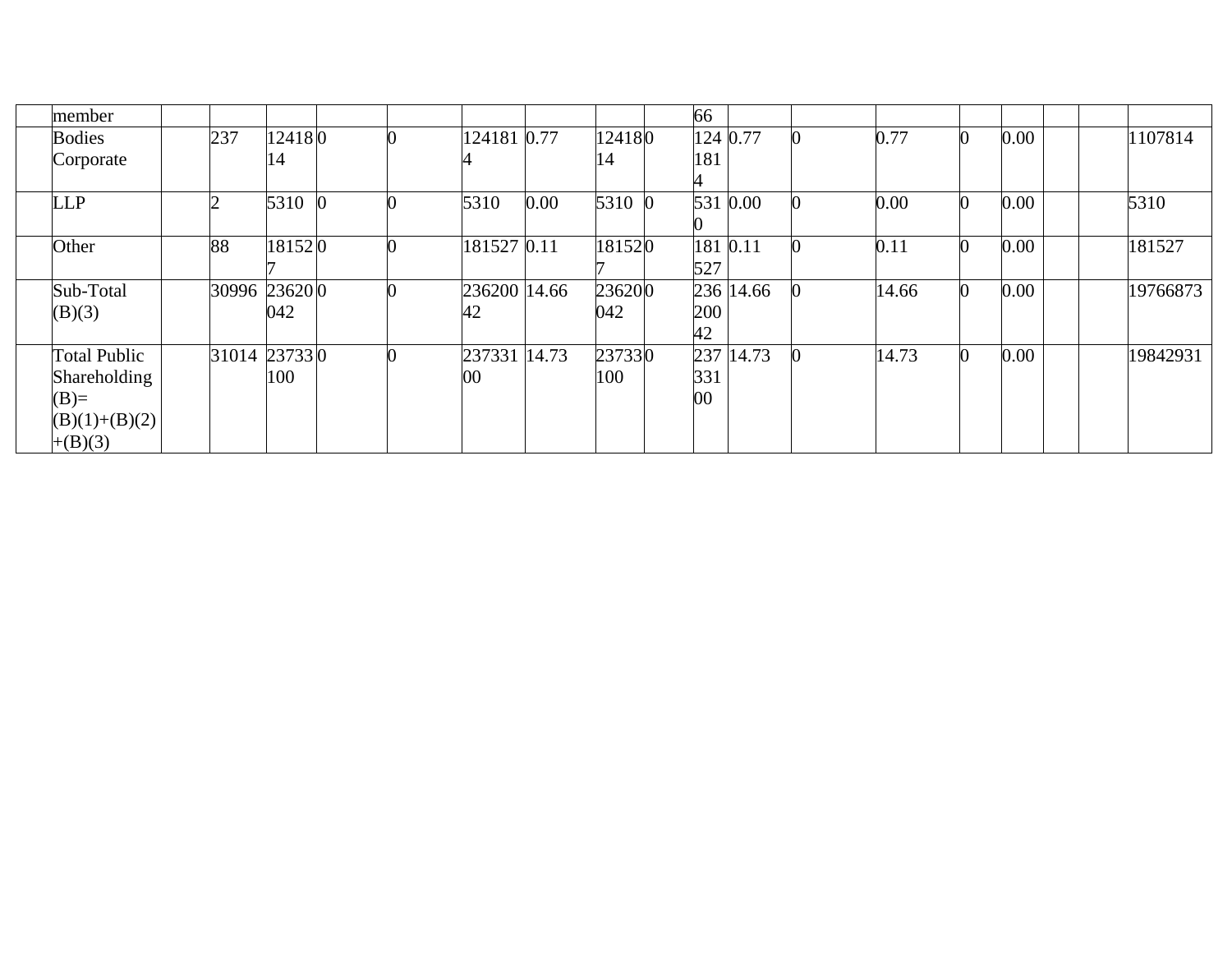|                | <b>Category &amp; Name</b> | PAN  | No. of | No. of          | <b>Partly</b> | Nos. of           | Total no. | <b>Sharehol</b>     |            |                            |           | <b>Number of Voting Rights held in</b> | No. of                   | <b>Total</b>     |     | <b>Number of</b> |            | <b>Number of</b> | <b>Number of</b> |
|----------------|----------------------------|------|--------|-----------------|---------------|-------------------|-----------|---------------------|------------|----------------------------|-----------|----------------------------------------|--------------------------|------------------|-----|------------------|------------|------------------|------------------|
|                | of the                     | (11) | shareh | fully           | paid-up       | shares            | shares    | $\overline{ding}$ % |            | each class of securities   |           |                                        | <b>Shares</b>            | shareholdin      |     | <b>Locked in</b> |            | <b>Shares</b>    | equity           |
|                | <b>Shareholders</b>        |      | older  | paid            | equity        | underlying        | held      | calculate           |            |                            | (IX)      |                                        | <b>Underlying</b>        | $g$ , as a $%$   |     | shares           |            | pledged or       | shares held      |
|                | $\left( I\right)$          |      | (III)  | up              | shares        | <b>Depository</b> | $(VII =$  | d as per            |            |                            |           |                                        | <b>Outstanding</b>       | assuming         |     | (XII)            |            | otherwise        | in               |
|                |                            |      |        | equity          | held          | <b>Receipts</b>   | $IV+V+VI$ | SCRR,               |            |                            |           |                                        | convertible              | full             |     |                  |            | encumbered       | dematerializ     |
|                |                            |      |        | share<br>s held | (V)           | (VI)              |           | 1957<br>As a % of   |            |                            |           |                                        | securities<br>(including | conversion<br>of | No. | Asa              |            | (XIII)           | ed form          |
|                |                            |      |        | (IV)            |               |                   |           | $(A+B+C2)$          |            | <b>No of Voting Rights</b> |           | <b>Total as</b><br>a % of              | <b>Warrants</b> )        | convertible      |     | % of             | No.<br>(No | As a<br>$%$ of   | (XIV)<br>(Not)   |
|                |                            |      |        |                 |               |                   |           | (VIII)              |            |                            |           | <b>Total</b>                           | (X)                      | securities (     |     | total            | t          | total            | Applicable)      |
|                |                            |      |        |                 |               |                   |           |                     |            | <b>Class</b>               |           | <b>Voting</b>                          |                          | as a             |     | <b>Shar</b>      | ap         | share            |                  |
|                |                            |      |        |                 |               |                   |           |                     | Class<br>x | Y                          | Tot<br>al | rights                                 |                          | percentage       |     | es               | pli        | s held           |                  |
|                |                            |      |        |                 |               |                   |           |                     |            |                            |           |                                        |                          | of diluted       |     | held             | ca         | (Not             |                  |
|                |                            |      |        |                 |               |                   |           |                     |            |                            |           |                                        |                          | share            |     |                  | ble        | applic           |                  |
|                |                            |      |        |                 |               |                   |           |                     |            |                            |           |                                        |                          | capital)         |     |                  |            | able)            |                  |
|                |                            |      |        |                 |               |                   |           |                     |            |                            |           |                                        |                          | (XI)             |     |                  |            |                  |                  |
|                | Custodian/DR               |      |        |                 |               |                   |           | 0.00                | 0          |                            |           | 0.00                                   |                          | 0.00             |     | 0.00             |            |                  |                  |
|                | Holder                     |      |        |                 |               |                   |           |                     |            |                            |           |                                        |                          |                  |     |                  |            |                  |                  |
|                |                            |      |        |                 |               |                   |           |                     |            |                            |           |                                        |                          |                  |     |                  |            |                  |                  |
| $\overline{2}$ | Employee                   |      |        |                 |               |                   |           | 0.00                |            |                            |           | 0.00                                   |                          | 0.00             |     | $0.00\,$         |            |                  |                  |
|                | <b>Benefit Trust</b>       |      |        |                 |               |                   |           |                     |            |                            |           |                                        |                          |                  |     |                  |            |                  |                  |
|                |                            |      |        |                 |               |                   |           |                     |            |                            |           |                                        |                          |                  |     |                  |            |                  |                  |
|                | (under SEBI                |      |        |                 |               |                   |           |                     |            |                            |           |                                        |                          |                  |     |                  |            |                  |                  |
|                | (Share based               |      |        |                 |               |                   |           |                     |            |                            |           |                                        |                          |                  |     |                  |            |                  |                  |
|                |                            |      |        |                 |               |                   |           |                     |            |                            |           |                                        |                          |                  |     |                  |            |                  |                  |
|                | Employee                   |      |        |                 |               |                   |           |                     |            |                            |           |                                        |                          |                  |     |                  |            |                  |                  |
|                | Benefit)                   |      |        |                 |               |                   |           |                     |            |                            |           |                                        |                          |                  |     |                  |            |                  |                  |
|                |                            |      |        |                 |               |                   |           |                     |            |                            |           |                                        |                          |                  |     |                  |            |                  |                  |
|                | Regulations,               |      |        |                 |               |                   |           |                     |            |                            |           |                                        |                          |                  |     |                  |            |                  |                  |
|                | 2014)                      |      |        |                 |               |                   |           |                     |            |                            |           |                                        |                          |                  |     |                  |            |                  |                  |
|                | <b>Total Non-</b>          |      |        |                 |               |                   |           | 0.00                | 0          |                            |           | 0.00                                   |                          | 0.00             | 0   | $0.00\,0$        |            | $0.00\,$         |                  |
|                |                            |      |        |                 |               |                   |           |                     |            |                            |           |                                        |                          |                  |     |                  |            |                  |                  |
|                | Promoter-                  |      |        |                 |               |                   |           |                     |            |                            |           |                                        |                          |                  |     |                  |            |                  |                  |
|                | Non Public                 |      |        |                 |               |                   |           |                     |            |                            |           |                                        |                          |                  |     |                  |            |                  |                  |
|                |                            |      |        |                 |               |                   |           |                     |            |                            |           |                                        |                          |                  |     |                  |            |                  |                  |
|                | Shareholding               |      |        |                 |               |                   |           |                     |            |                            |           |                                        |                          |                  |     |                  |            |                  |                  |
|                | $(C)=$                     |      |        |                 |               |                   |           |                     |            |                            |           |                                        |                          |                  |     |                  |            |                  |                  |
|                | $(C)(1)+(C)(2)$            |      |        |                 |               |                   |           |                     |            |                            |           |                                        |                          |                  |     |                  |            |                  |                  |
|                |                            |      |        |                 |               |                   |           |                     |            |                            |           |                                        |                          |                  |     |                  |            |                  |                  |

## Table IV - Statement showing shareholding pattern of the Non Promoter- Non Public shareholder

Table II- Unclaim Details

|                            | Details of Shares which remain unclaimed may be given here along with details such as number of shareholders, |
|----------------------------|---------------------------------------------------------------------------------------------------------------|
|                            | outstanding shares held in demat/unclaimed suspense account, voting rights which are frozen etc.              |
| <b>No. of shareholders</b> | No of share held                                                                                              |